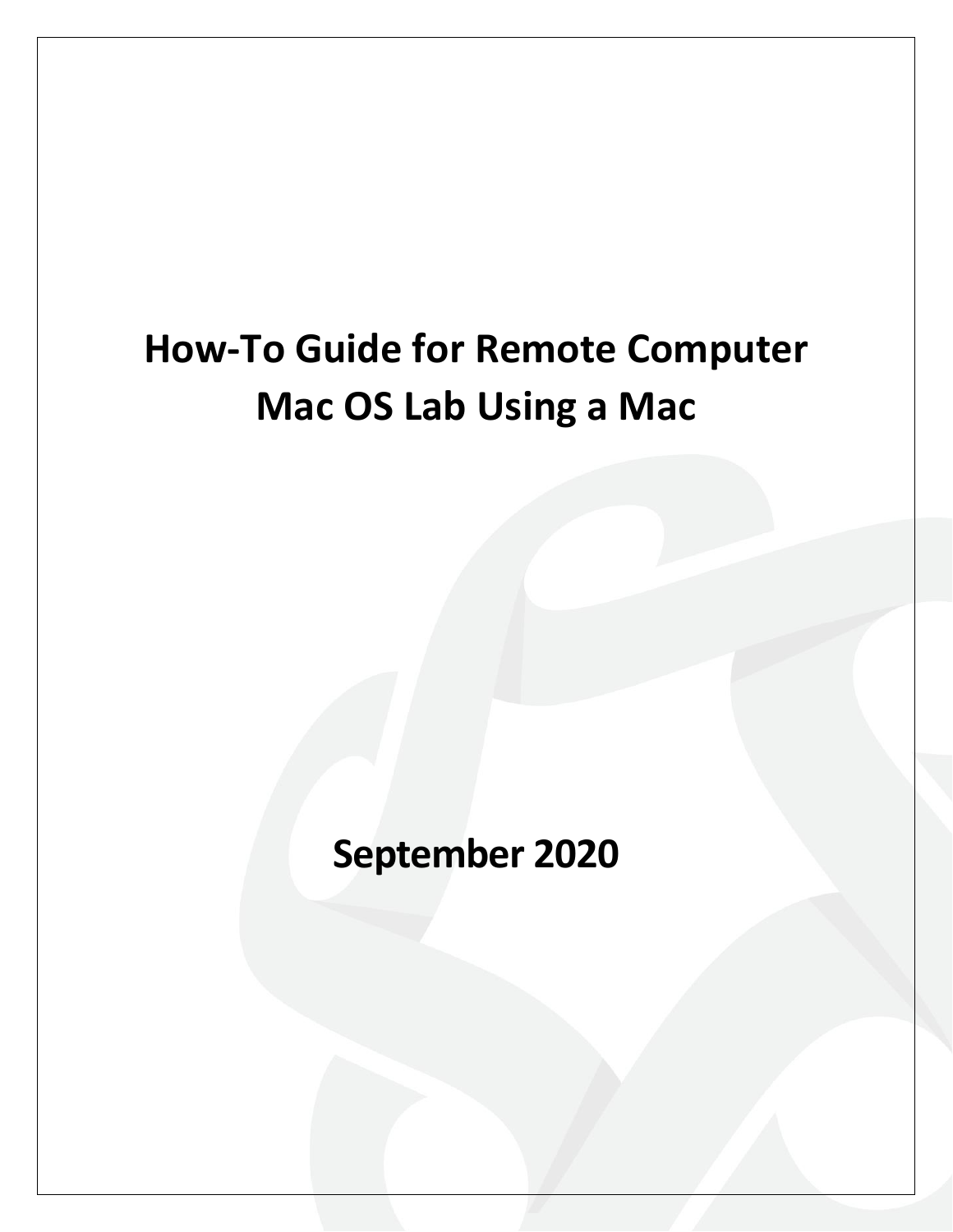

### **Table of Contents**

|                         | 1.1<br>1.2 |  |
|-------------------------|------------|--|
| $\overline{\mathbf{z}}$ |            |  |
| А.                      |            |  |
| A.1                     |            |  |
| A.2                     |            |  |
| A.3                     |            |  |
| A.4                     |            |  |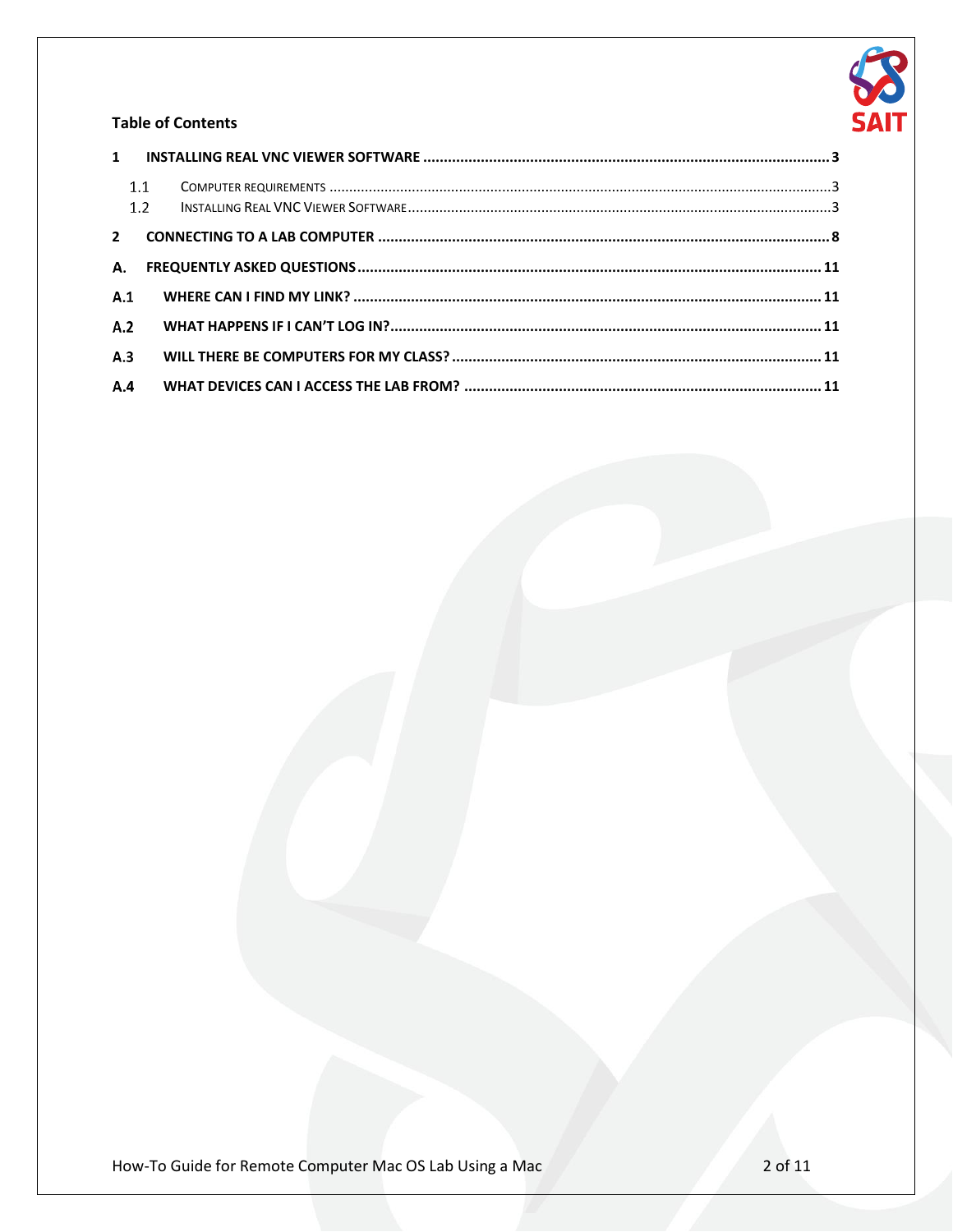

## <span id="page-2-0"></span>**1 Installing Real VNC Viewer Software**

#### <span id="page-2-1"></span>Computer requirements  $|1.1\rangle$

- A Mac with an internet connection
- Download and install SAIT Global Protect VPN Client. Instructions for VPN are found [here](https://www.sait.ca/student-life/student-services/technical-support-and-resources/network-and-wifi-access)

#### <span id="page-2-2"></span>Installing Real VNC Viewer Software  $1.2$

- 1. Connect to SAIT Global Protect VPN Client for [Mac.](https://www.sait.ca/about-sait/administration/departments/health-safety-and-environment-services/pandemic-response/vpn-mac)
- 2. Open Safari web browser and click on the [Remote Computer Lab Access Website](https://remoteaccess.labstats.com/southern-alberta-institute-of-technology)

### Southern Alberta Institute of Technology REMOTE COMPUTER ACCESS

| <b>Computer Labs</b><br>CA200 - PC - Cont. Ed. | CA200 - PC - Cont. Ed.<br>93 computers available |                          |                |
|------------------------------------------------|--------------------------------------------------|--------------------------|----------------|
| KA021 - PC - IIET                              |                                                  |                          |                |
| KA216 - PC - PT                                | IS220393<br>蝿                                    | IS220393.acdm.ds.sait.ca | <b>Connect</b> |
| KA218 - PC - EET                               |                                                  |                          |                |
| KA229 - PC - Water Treatment                   | IS222110<br>缰                                    | IS222110 acdm.ds.sait.ca | Connect        |
| KA303 - PC - PT                                |                                                  |                          |                |
| KA309 - PC - PT                                | ■ IS220442                                       | IS220442.acdm.ds.sait.ca | Connect        |
| KA322 - PC - Drillsim                          |                                                  |                          |                |
| KA323 - PC - PT                                | <b>■ IS220450</b>                                | IS220450 acdm.ds.sait.ca | Connect        |
| MC206 - PC - NMPD                              |                                                  |                          |                |
| $MC207 - PC - LIT$                             | IS222084<br>疆                                    | IS222084.acdm.ds.sait.ca | Connect        |
| MD110 - Mac - NMPD - FVP                       |                                                  |                          |                |
| $MD317 - PC - DBA$                             | IS222072<br>盟                                    | IS222072.acdm.ds.sait.ca | Connect        |
| NH409 - PC - PPD                               |                                                  |                          |                |
| NK113 - PC - BGIS                              | 疆<br>IS222086                                    | IS222086.acdm.ds.sait.ca | Connect        |
| Attractor mon makes                            |                                                  |                          |                |

3. Find your computer lab classroom from the list provided. This will be the same classroom as your schedule from the Office of the Registrar

| KA322 - PC - Drillsim<br>KA323 - PC - PT     | MD110 - Mac - NMPD - FVP<br>32 computers available |                           |         |
|----------------------------------------------|----------------------------------------------------|---------------------------|---------|
| MC206 - PC - NMPD<br>MC207 Be                | $\dot{\bullet}$ ict221269.local                    | ict221269.acdm.ds.sait.ca | Connect |
| MD110 - Mac - NMPD - FVP<br>$MD317 + 8 - 2$  | $\bullet$ ict221275.local                          | ict221275.acdm.ds.sait.ca | Connect |
| NH409 - PC - PPD<br>NK113 - PC - BGIS        | $\dot{\bullet}$ ict221273.local                    | ict221273.acdm.ds.sait.ca | Connect |
| NK116 - PC - GNT<br><b>NK120 - PC - BGIS</b> | ict221291.local<br>a.                              | ict221291.acdm.ds.sait.ca | Connect |
| $NKN201 - DC - RGIS$                         |                                                    |                           |         |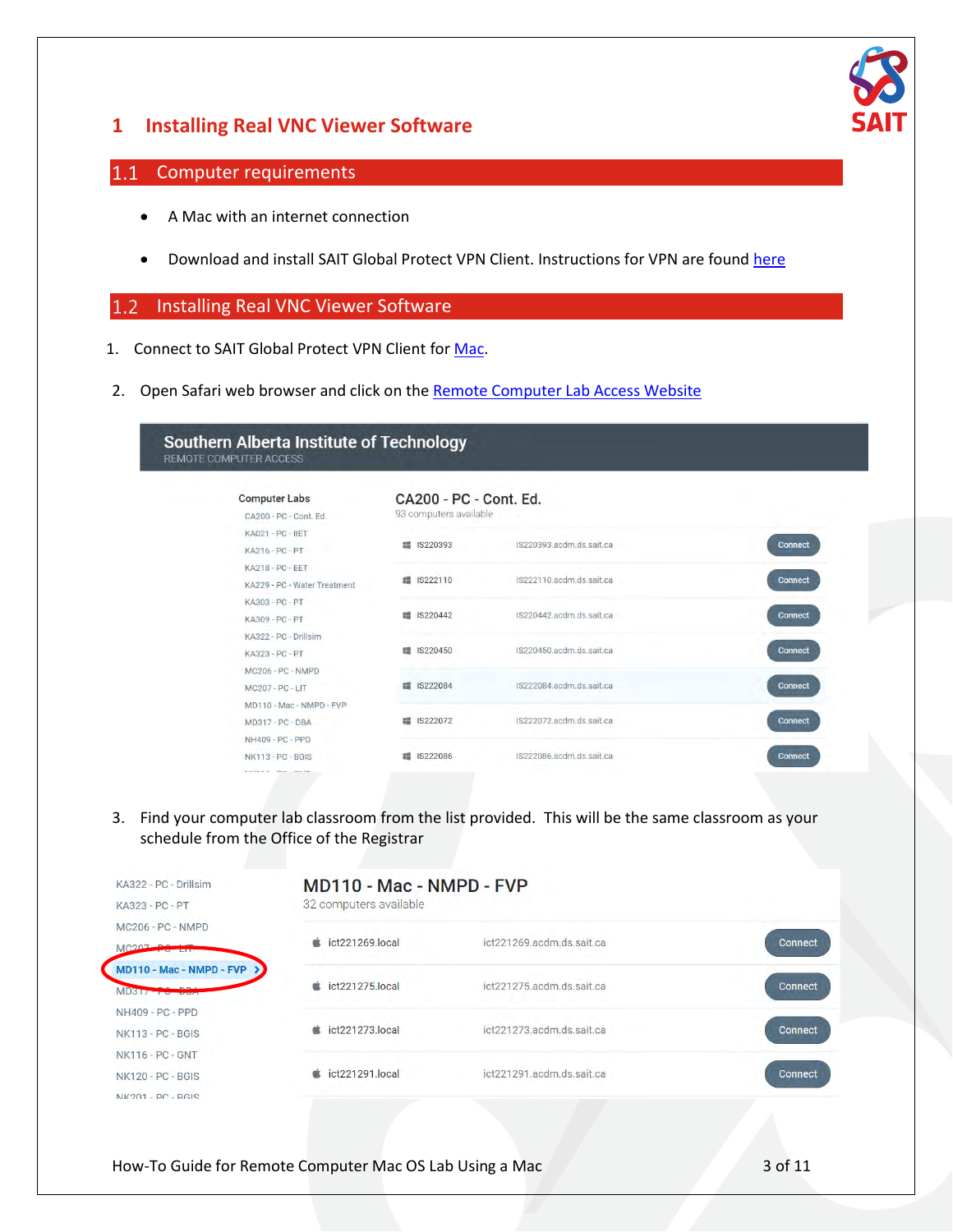4. Once in your *"Classroom"* select a Mac Computer remote computer and click *"Connect"*

| KA322 - PC - Drillsim<br>KA323 - PC - PT         | MD110 - Mac - NMPD - FVP<br>32 computers available |                           |                |
|--------------------------------------------------|----------------------------------------------------|---------------------------|----------------|
| MC206 - PC - NMPD                                | ict221269.local<br>œ.                              | ict221269.acdm.ds.sait.ca | <b>Connect</b> |
| MC207 - PC - LIT<br>$MD110 - Mac - NMPD - FVP$ > |                                                    |                           |                |
| $MD317 - PC - DBA$                               | ict221275.local<br>ek.                             | ict221275.acdm.ds.sait.ca | Connect        |
| NH409 - PC - PPD<br>NK113 - PC - BGIS            | ict221273.local<br>œ                               | ict221273.acdm.ds.sait.ca | Connect        |
| NK116 - PC - GNT                                 |                                                    |                           |                |
| <b>NK120 - PC - BGIS</b><br>NIKON - DC - BOIS    | ict221291.local<br>ek.                             | ict221291.acdm.ds.sait.ca | <b>Connect</b> |

5. Select the *"Install RealVNC Viewer"* link to download and install the software

|                                                                     |                     |              |       | Connect to ict221275.local                                                                                                                                                                                 |                               |         |            |                    |                              | ×   |      |         |
|---------------------------------------------------------------------|---------------------|--------------|-------|------------------------------------------------------------------------------------------------------------------------------------------------------------------------------------------------------------|-------------------------------|---------|------------|--------------------|------------------------------|-----|------|---------|
|                                                                     |                     |              |       |                                                                                                                                                                                                            | 므→므                           |         |            |                    |                              |     |      |         |
|                                                                     |                     |              |       | <b>Connecting from Windows or Mac</b><br>1. Instal RealVNC Viewer<br>2. Copy and paste the following address into the vnc viewer<br>ict221275.acdm.ds.sait.ca<br>3. Log in with your username and password |                               |         |            |                    |                              |     |      |         |
| Select "Download VNC Viewer" to start installing the software<br>6. |                     |              |       |                                                                                                                                                                                                            |                               |         |            |                    |                              |     |      |         |
| REALVIC                                                             |                     |              |       | Products $\vee$                                                                                                                                                                                            | Company $\vee$                |         | Contact us |                    |                              |     | EN v | Sign in |
|                                                                     |                     |              |       | VNC® Connect consists of VNC® Viewer and VNC® Server<br>Download VNC® Viewer to the device you want to control from, below. Make sure you've installed VNC® Server on the                                  | computer you want to control. |         |            |                    |                              |     |      |         |
|                                                                     | 4<br><b>Windows</b> | <i>marOS</i> | Linux | <b>Raspberry Pi</b>                                                                                                                                                                                        | iOS<br><b>IOS</b>             | Android | Chrome     | solaris<br>Solaris | <b>hpux</b><br><b>HP-LIX</b> | AIX |      |         |
|                                                                     |                     |              |       | SHA-256: fc3956181f1ffe2908d372c4be6a8a9baeb342d6ecf39179af0d86a57dca1d14                                                                                                                                  | <b>Download VNC Viewer</b>    |         |            |                    |                              |     |      |         |
|                                                                     |                     |              |       |                                                                                                                                                                                                            |                               |         |            |                    |                              |     |      |         |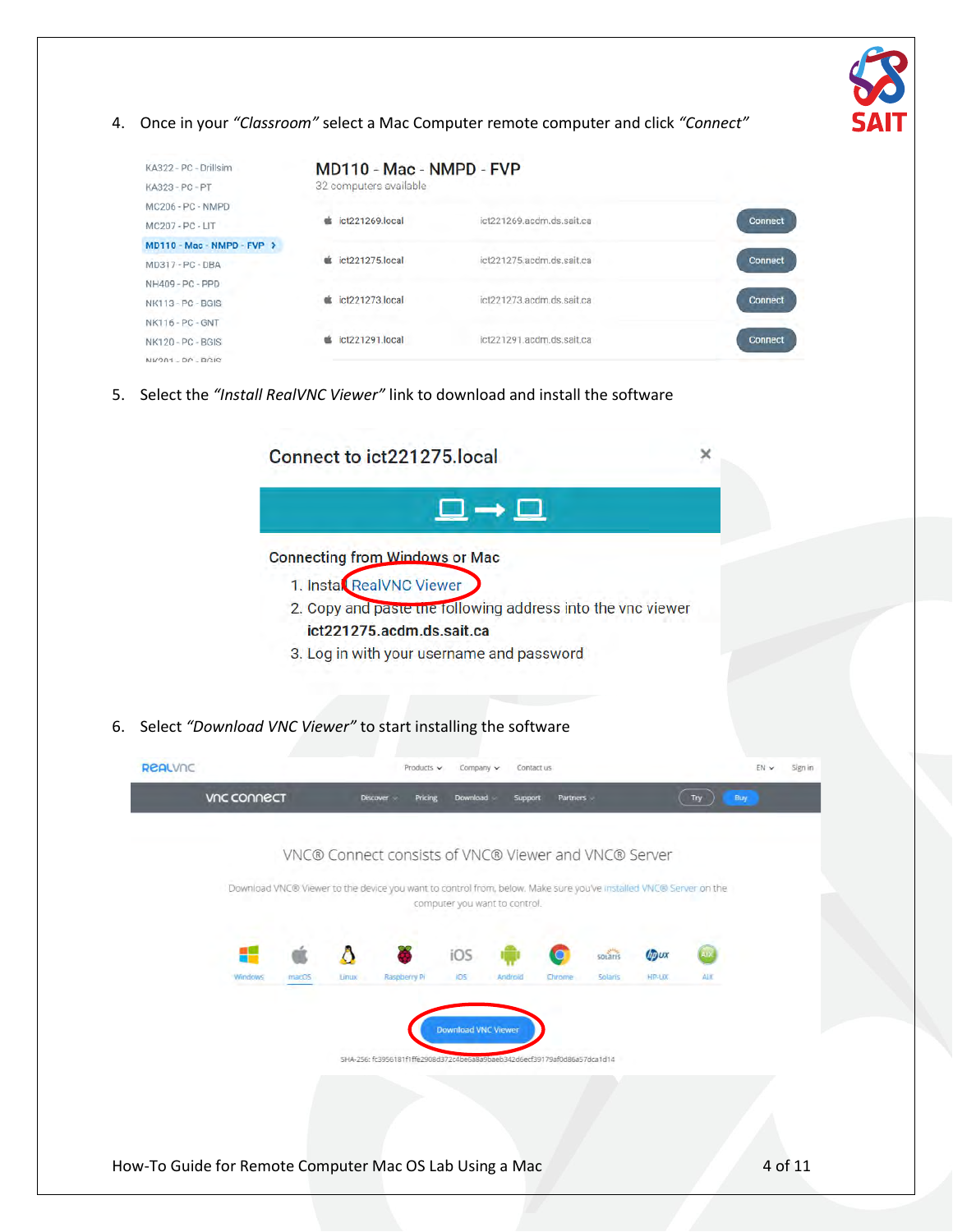

7. On your taskbar at the bottom of the screen, select *"Downloads"*



8. Click on the Downloaded *.dmg* file. Make sure to select the **icon** not the text.

|                                       | Open in Finder            |  |
|---------------------------------------|---------------------------|--|
| VNC-Viewer-6.20.817-MacOSX-x86_64.dmg | Installer R20.028 Web MAC |  |
|                                       |                           |  |

9. When the install has finished, a window will appear prompting you to add VNC Viewer to your Applications folder. Double click on the *"VNC Viewer"* icon.



10. A security warning display, select *"Open"*

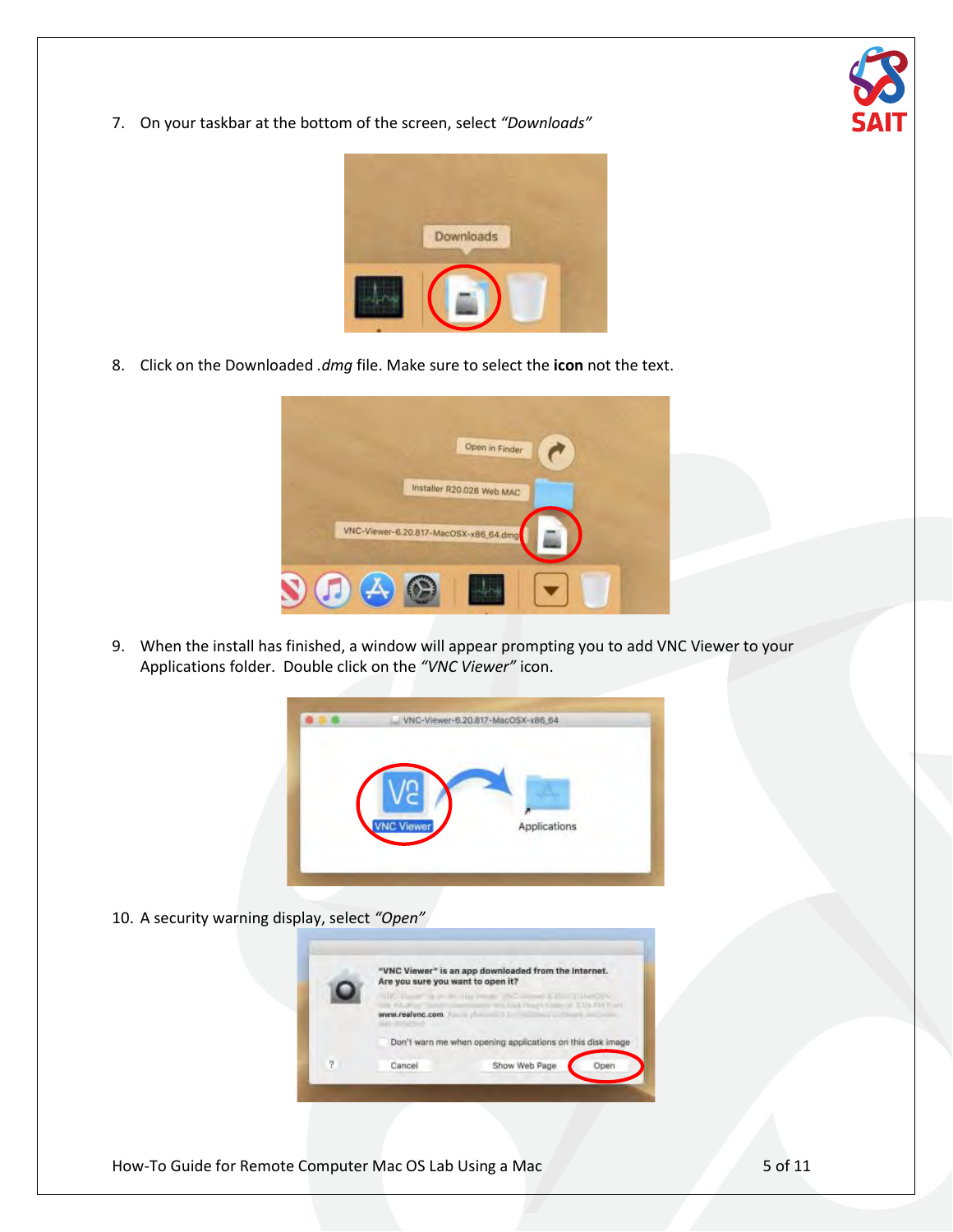

11. The User License Agreement window will display. Select the *"Accept"* the terms and select *"OK"*



12. Select *"Got It"* to proceed

| VACCOAN | Get started with VNC Viewer                                                        |                                                                                                                                                     |        |
|---------|------------------------------------------------------------------------------------|-----------------------------------------------------------------------------------------------------------------------------------------------------|--------|
|         |                                                                                    |                                                                                                                                                     | L Sign |
|         | Access your remote computers                                                       | Automatic discovery                                                                                                                                 |        |
|         | 0 <sub>0</sub>                                                                     | Sign in                                                                                                                                             |        |
|         | Downloading VNC to Lenide computing equives<br>searwers, secure remote access.     | Sign in to your fleatyry. Account to automatically.<br>discover VNC Connect competent, and instrumently<br>connect without network teconfiguration. |        |
|         | Backup and sync                                                                    | Remember passwords securely                                                                                                                         |        |
|         |                                                                                    |                                                                                                                                                     |        |
|         | Tiger in uns all your deviens or share your additional brusk-<br>whenever you are. | Lise Preferences > Privacy to further protect VWC<br>Viewer with a master password // you wish.                                                     |        |
|         | M Send anonymous usage data to help improve VNC Viewer<br>Privary Policy           |                                                                                                                                                     |        |
|         | GOT IT                                                                             |                                                                                                                                                     |        |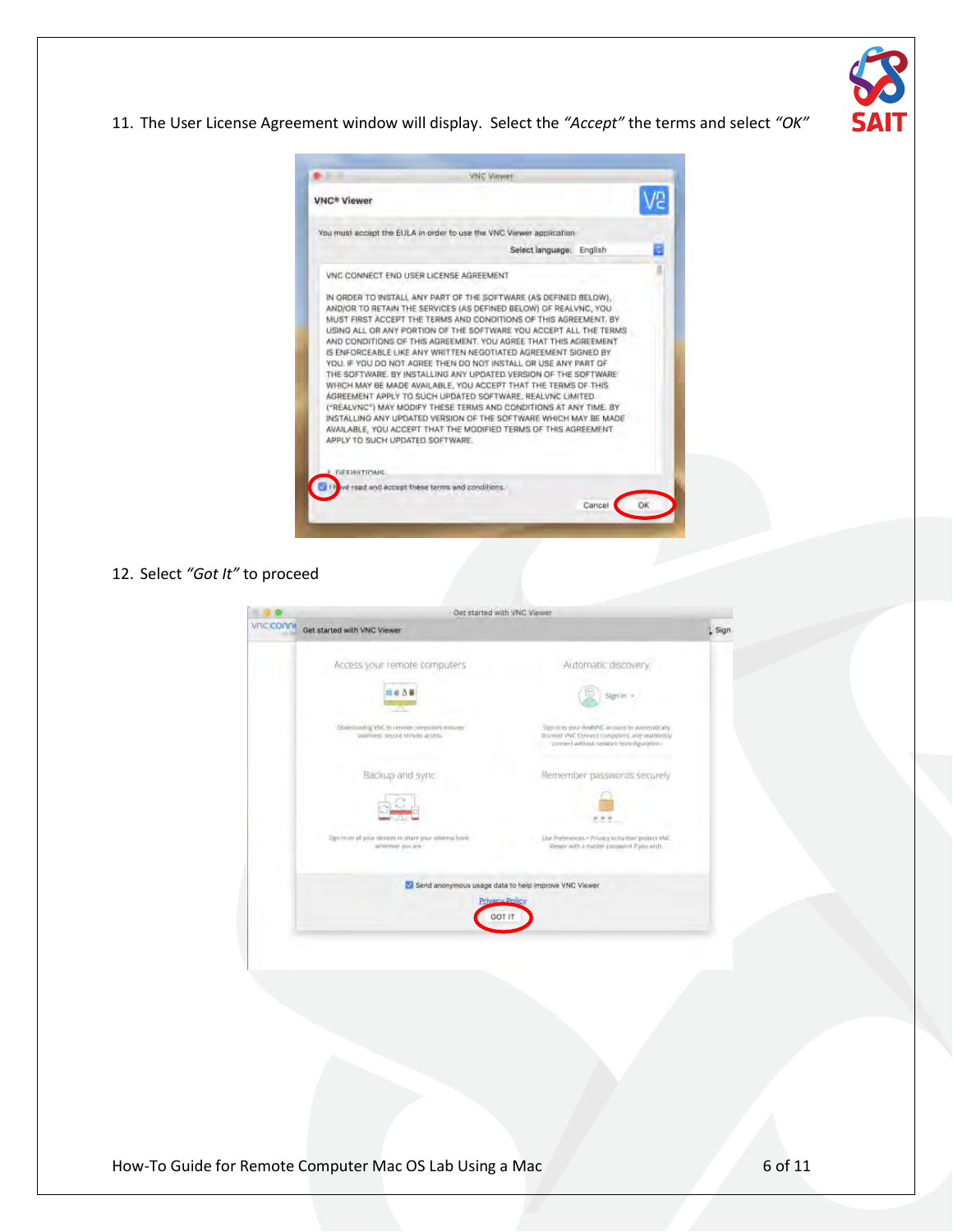

13. The application is now running

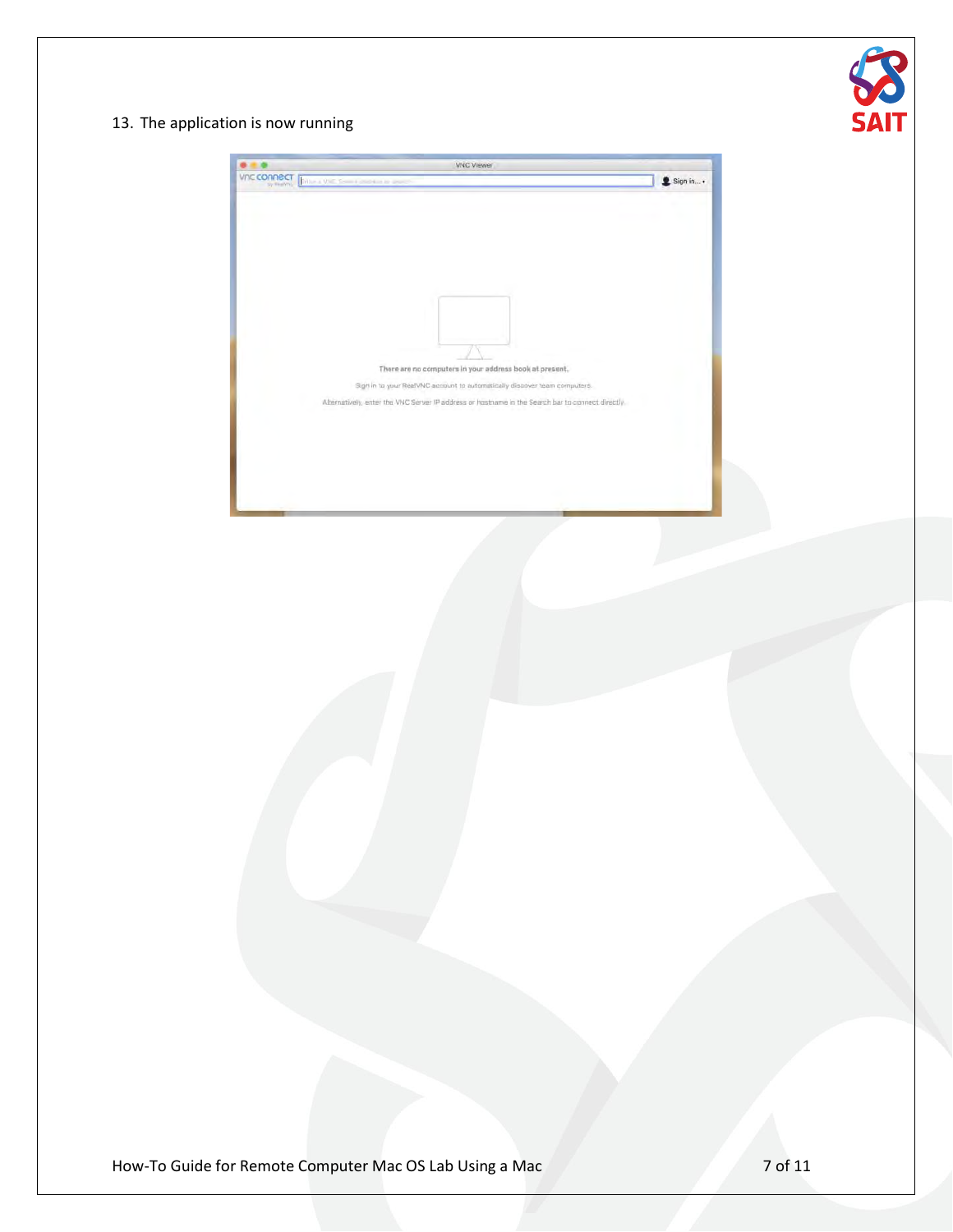

# <span id="page-7-0"></span>**2 Connecting to a Lab Computer**

1. Connect to *portal.sait.ca* throug[h GlobalProtect VPN](https://www.sait.ca/student-life/student-services/technical-support-and-resources/network-and-wifi-access)



2. Select the VNC Viewer app from the dock



3. Copy the name of the computer that you want to connect to

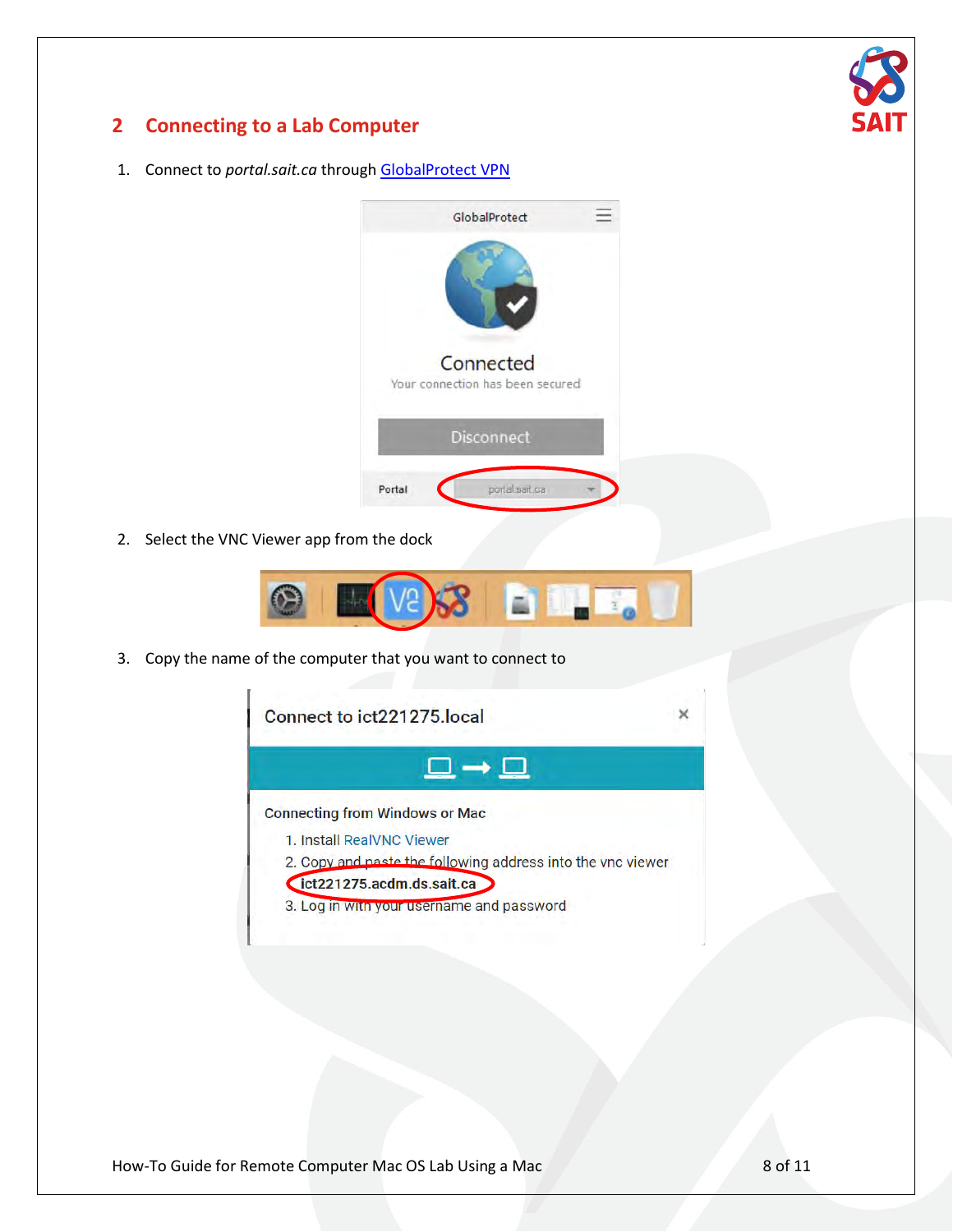

4. Paste the copied computer name in the connect window and click *"Enter"*



5. The screen will change as the connection is being established

| Va ict221275.acdm.ds.sait.ca - VNC Viewer |  | X. |
|-------------------------------------------|--|----|
|                                           |  |    |
| Connecting to ict221275.acdm.ds.sait.ca   |  |    |
| Stop                                      |  |    |

6. A warning may appear, select *"Continue"*. After logging in the server will remember the laptop that you are using

|                    | <b>Duplicate VNC Server identity</b>                                                                                     |
|--------------------|--------------------------------------------------------------------------------------------------------------------------|
|                    | VNC Viewer has no record of connecting to this VNC Server, but its<br>identity matches that of another known VNC Server. |
| <b>VNC Server:</b> | ICT186886.acdm.ds.sait.ca::5900 (UDP)                                                                                    |
|                    | Matching VNC Server: [23RJhe-Gs9h8-KsPjmN]                                                                               |
| Catchphrase:       | Miguel monkey hope. April flash fantasy.                                                                                 |
| Signature:         | 91-45-f2-db-a5-fc-f1-29                                                                                                  |
|                    | Are you sure you want to connect? You won't be warned about this again.                                                  |
|                    | Continue<br>Cancel                                                                                                       |
|                    |                                                                                                                          |
|                    | Stop                                                                                                                     |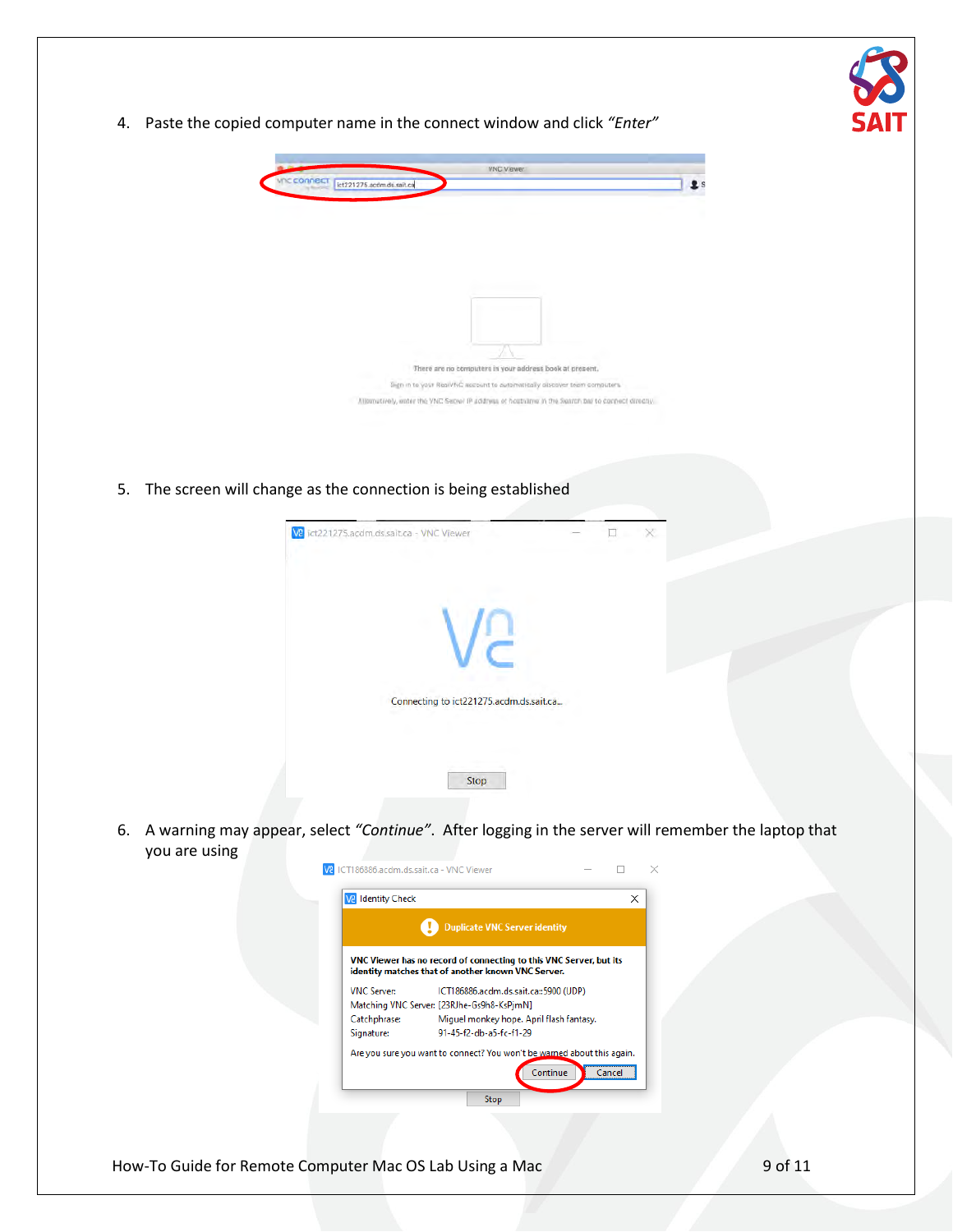

7. Enter *"SAIT@cc3ss2M@c"* as the password. Then select *"OK"*

| Authentication<br><b>Authenticate to VNC Server</b><br>ict221275.acdm.ds.sait.ca::5900 (UDP)<br><b>Enter VNC Server credentials</b><br>(Hint: NOT your RealVNC account details)<br>Username:<br>Password:<br>Remember password<br>Forgot password?<br>Catchphrase: Break harvest native. Century Miranda orca.<br>Signature: d7-ee-de-94-ad-c9-b2-e7<br>OК<br>Cancel |  |  |
|----------------------------------------------------------------------------------------------------------------------------------------------------------------------------------------------------------------------------------------------------------------------------------------------------------------------------------------------------------------------|--|--|
|                                                                                                                                                                                                                                                                                                                                                                      |  |  |
|                                                                                                                                                                                                                                                                                                                                                                      |  |  |
|                                                                                                                                                                                                                                                                                                                                                                      |  |  |
|                                                                                                                                                                                                                                                                                                                                                                      |  |  |
|                                                                                                                                                                                                                                                                                                                                                                      |  |  |
|                                                                                                                                                                                                                                                                                                                                                                      |  |  |
|                                                                                                                                                                                                                                                                                                                                                                      |  |  |
|                                                                                                                                                                                                                                                                                                                                                                      |  |  |
|                                                                                                                                                                                                                                                                                                                                                                      |  |  |

8. The domain login screen will appear



9. Log in with your SAIT credentials